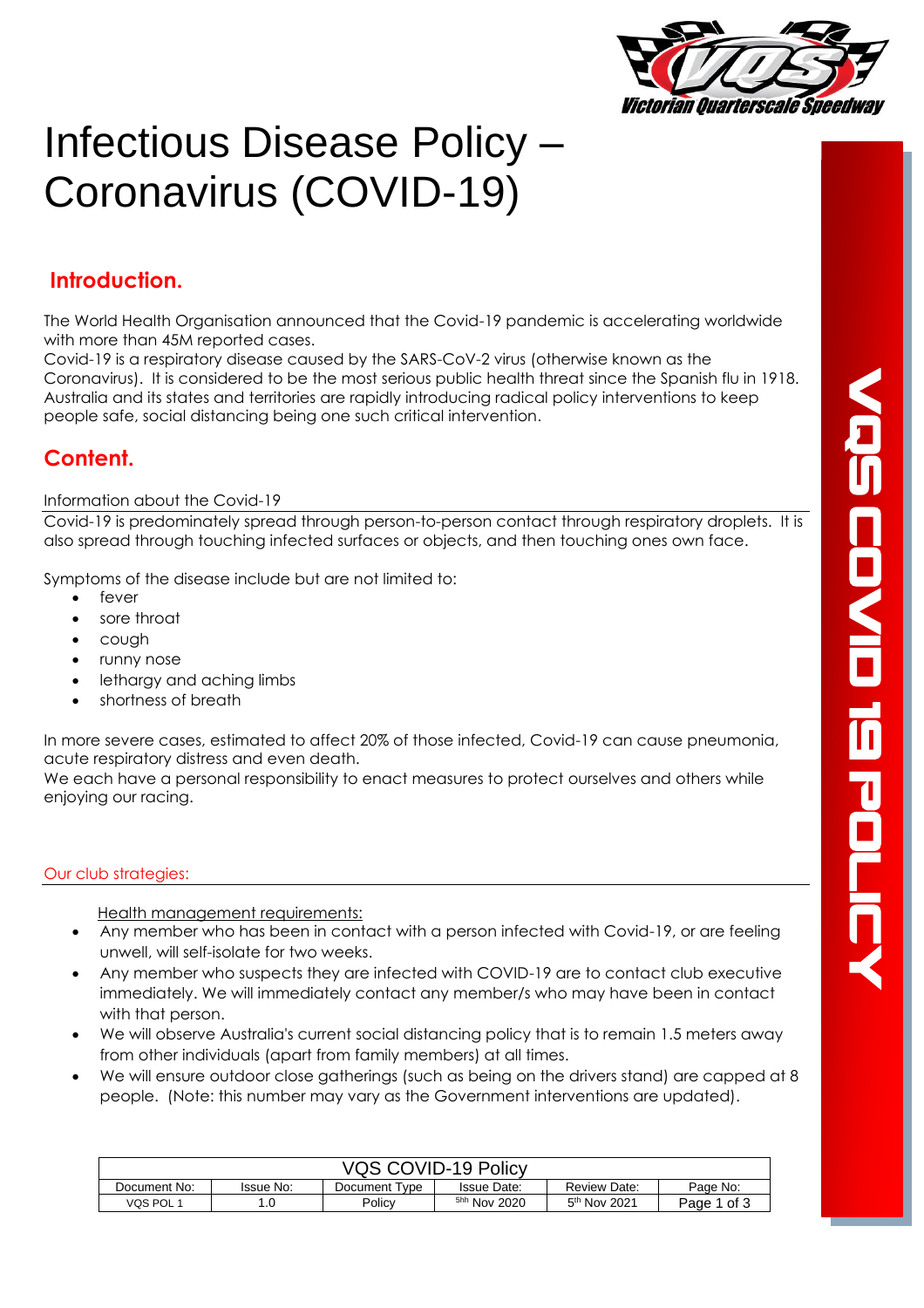

Operational requirements:

- There will be a maximum of 2 (two) persons permitted in the timing booth and the storage container at any one time.
- There is only 1 (one) person permitted to drive the water ute per day, after the days racing is completed the ute is to be sanitised, (steering wheel, gear shift, door handles etc) these can be wiped down with alchoholic wipes.

### Hygiene requirements:

- All members are to wash their hands for at least 20 seconds with soap and water regularly (in particular, before consuming food or drink) and if this is not possible will use a high alcohol concentrate (60%) hand sanitizer.
- All members are to cover all coughs and sneezes.
- There will be no sharing of equipment, such as tools or equipment unless it can be wiped down with alcohol wipes after use.
- Local Council, the land owner and any applicable Health department will be notified if a member or visitor comes in contact with someone who has tested positive for COVID-19.
- All members are advised of the COVID Safe app.

#### Member requirements:

- Do not arrive at the facility if you have any signs of illness, immediately seek medical advice.
- If not members of the same family, drive yourself only to the facility.
- Don't allow any other person to enter your vehicle or trailer while at the facility.
- When members are not racing or wrenching, they are advised to ensure they follow the current self-isolation requirements including following hygeince and social distancing practices.

#### Visitor/Spectator requirements:

- Visitors/Spectators should practise social distancing with all members.
- Inform others to do the same. No hand shaking or touching permitted.
- Do not attend our facility if you are experiencing cold/flu-like symptoms.
- Follow diligent hygiene protocols if eating or drinking.
- Adhere to any signage which documents the maximum number of visitors allowed onsite
- Sign the close contact sheet provided.

## Contingency actions

If a member tests positive for COVID-19:

- We will immediately cease all operations associated with racing and call 000 if that person is in a medical crisis.
- If that person is not in a medical crisis, they will immediately self-isolate and call the Australian Government's National Coronavirus Helpline on 1800 020 080.

If a visitor/spectator that visited our club confirms that they have tested positive for Covid-19:

- We will call the Australian Government's National Coronavirus Helpline on 1800 020 080 for assistance.
- Where appropriate, we will advise all those listed on the close contact list to self-isolate for 14 days and monitor their health.

| VQS COVID-19 Policy |           |               |                    |                          |             |  |  |
|---------------------|-----------|---------------|--------------------|--------------------------|-------------|--|--|
| Document No:        | Issue No: | Document Type | <b>Issue Date:</b> | Review Date:             | Page No:    |  |  |
| VQS POL 1           |           | Policv        | 5hh Nov 2020       | $5^{\text{th}}$ Nov 2021 | Page 2 of 3 |  |  |